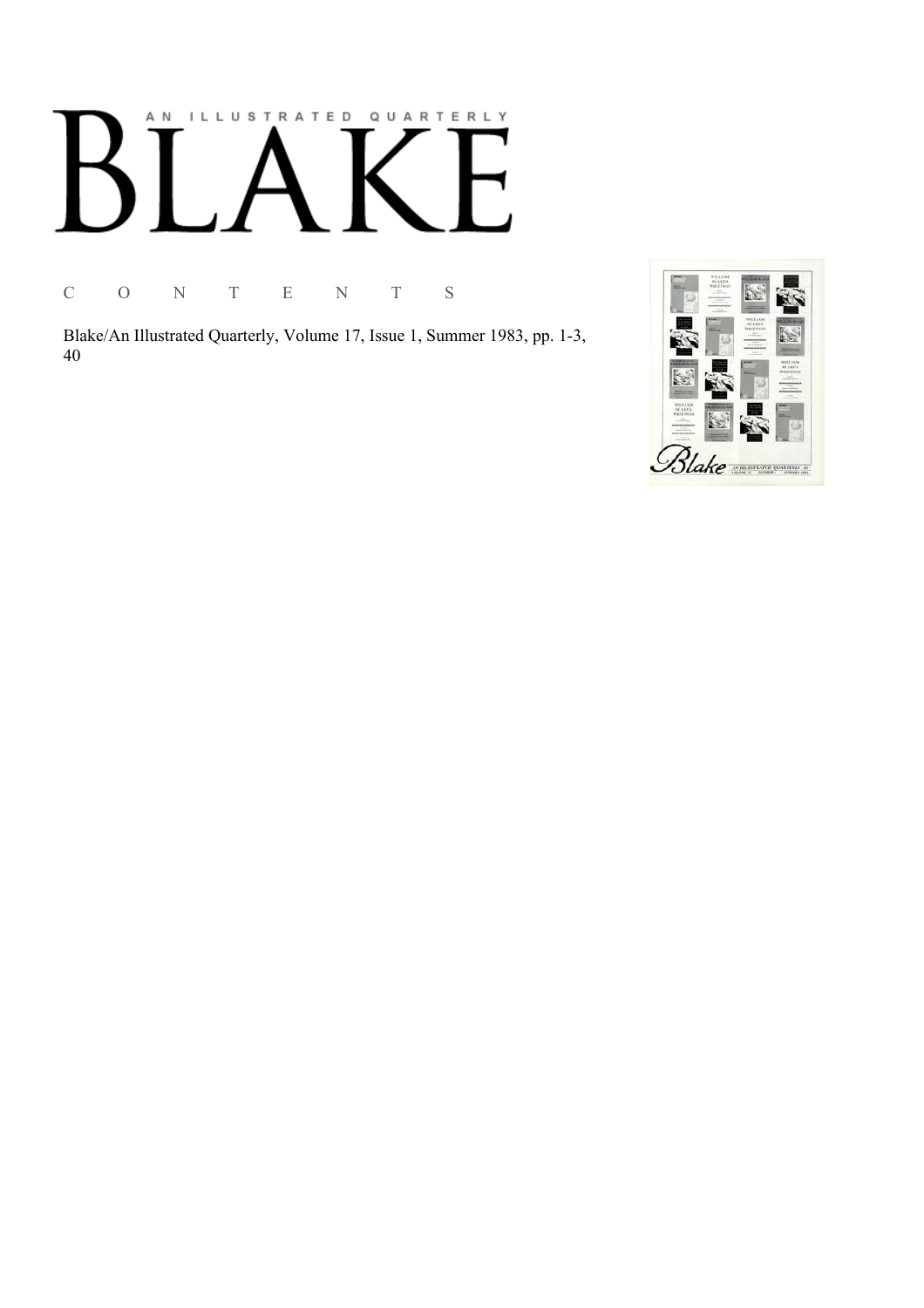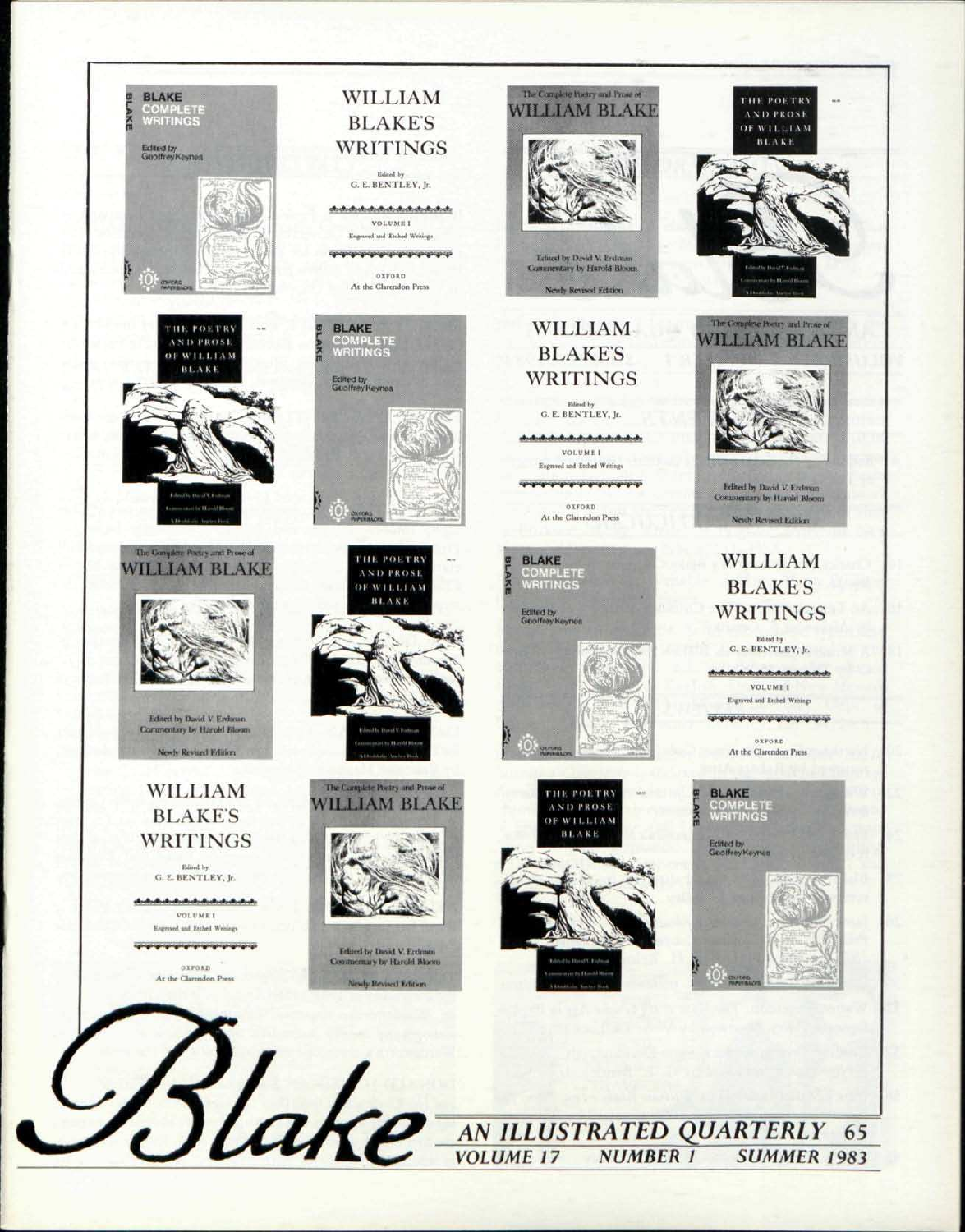



## *CONTENTS*

4 Redefining the Texts of Blake (another temporary report) by David V. Erdman

### *MINUTE PARTICULARS*

- 16 Charles Parr Burney as a Blake Collector by G. E. Bentley, Jr.
- 16 An Emendation in "The Chimney Sweeper" *of Innocence*  by Alexander S. Gourlay
- 18 A Minute Particular in Blake's *Songs of Innocence,* Copy O by Theresa M. Kelley

#### *REVIEWS*

- 20 Northrop Frye, *The Great Code: The Bible and Literature,*  reviewed by Robert Alter
- 22 William L. Pressly, *The Life and Art of James Barry,*  reviewed by Shelley M. Bennett
- 24 Essick and Labelle, eds., *Flaxman's Illustrations to Homer,*  reviewed by Janet Warner
- 25 Blake, a play written and directed by Grant Hehir, reviewed by Michael J. Tolley
- 26 James King and Charles Ryskamp, eds., *The Letters and Prose Writings of William Cowper Vol. II: Letters 1782- 1876,* reviewed by Donald H. Reiman
- 30 Davis Grubb, *Ancient Lights,* reviewed by Nelson Hilton
- 32 Warren Stevenson, *The Myth of the Golden Age in English Romantic Poetry,* reviewed by V. A. De Luca
- 32 Geoffrey Keynes, Kt., and Peter Davidson, eds., A *Watch*
- *of Nightingales,* reviewed by G. E. Bentley, Jr. 36 Nancy Willard, *A Visit to William Blake's Inn, Poems for Innocent and Experienced Travelers,* reviewed by Elizabeth
- B. Bentley © 1983 by Morris Eaves and Morton D. Paley

# *CONTRIBUTORS*

ROBERT ALTER is Professor of Hebrew and Comparative Literature at the University of California at Berkeley. His two most recent books are *The Art of Biblical Narrative* (Basic Books, 1981) and *Motives for Fiction,* which will be published in 1984 by Harvard University Press.

SHELLEY M. BENNETT, Ph.D. in Art History from UCLA (1977), has published on aspects of English art, in particular eighteenth-century book illustration. She is currently Assistant Curator of the Henry E. Huntington Art Gallery.

ELIZABETH B. BENTLEY wrote her review at the Bodleian Library. The proofreading was done in Shanghai, where she is teaching at Fudan and Tongji Universities. Normally, she teaches and resides in Toronto.

G. E. BENTLEY, JR., sometime of the universities of Chicago, Toronto, Algiers and Poona, is currently Fulbright Professor at the Department of Foreign Languages and Literature of Fudan University, Shanghai, Peoples Republic of China, where he lives in luxury (maid-service, personal interpreter, transportation) and teaches Blake.

V. A. DE LUCA is Professor of English at the University of Toronto. His article, "The Changing Order of Plates *in Jerusalem,* Chapter II," appeared in the Spring 1983 issue of *Blake.* 

DAVID ERDMAN is very hopeful he's found a publisher for the *Four Zoas* facsimile with commentary on the designs, by Professor Magno and himself.

ALEXANDER S. GOURLAY is an instructor at the College of Wooster (Ohio). He is writing a dissertation on *The Book ofThel* and *Visions of the Daughters of Albion* and is co-author (with John E. Grant) of an essay on Blake and Reynolds forthcoming in the Bulletin of Research in the Humanities.

NELSON HILTON'S *Literal Imagination: Blake's Vision of Words* has just been published by the University of California Press.

THERESA M. KELLEY, Associate Professor of English at the University of Texas at San Antonio, is the author of articles on Wordsworth, romantic figuration, eighteenth-century iconography and the sister arts. She is completing a book on Wordsworth's aesthetics as an archeology of the mind.

DONALD H. REIMAN'S volumes VII and VIII *of Shelley and His Circle* wend their way through several stages of proof toward publication in 1984, while he also shepherds to press the first dozen volumes *of Manuscripts of the Younger Romantics,*  of which he is General Editor. In this series Garland Pub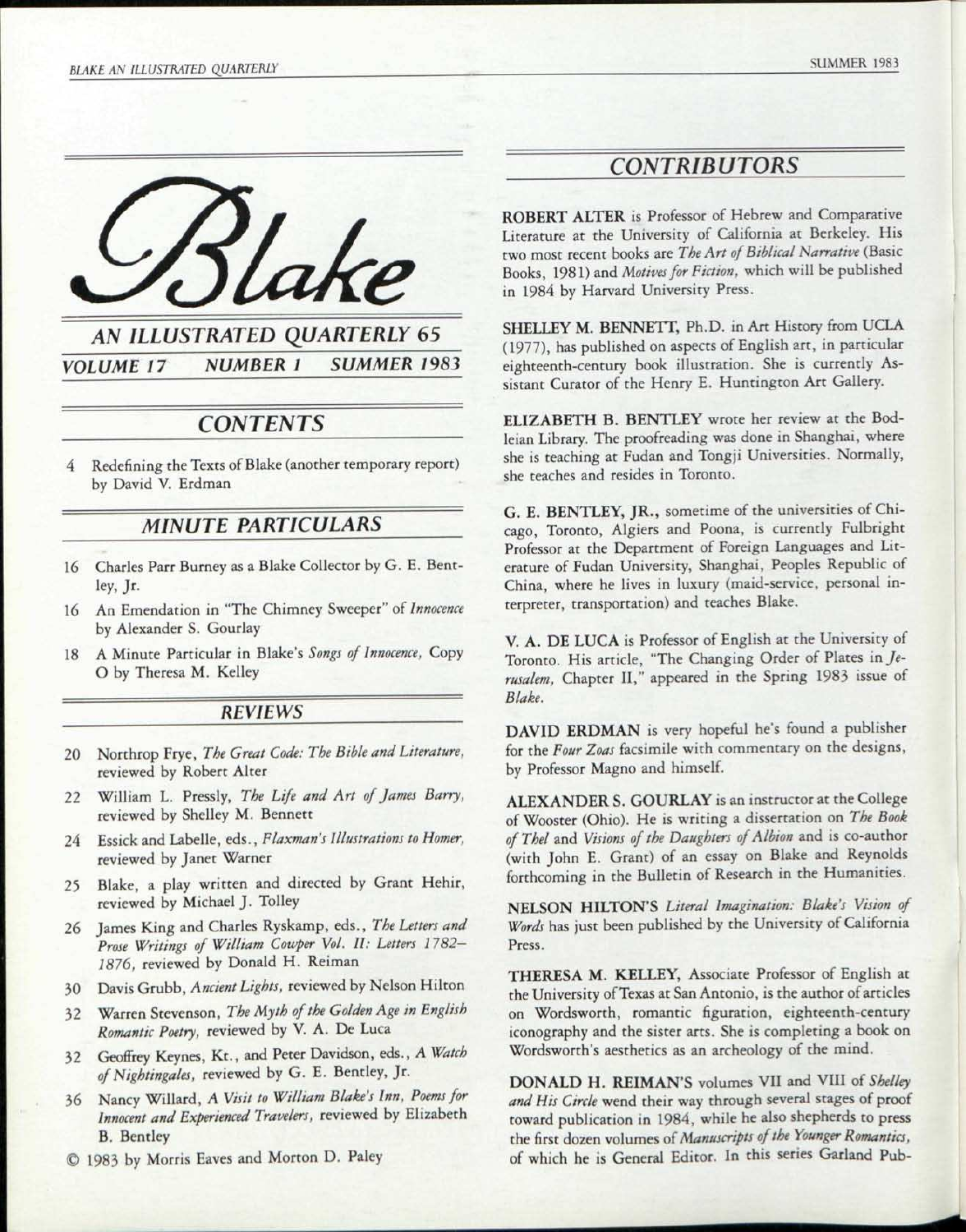lishing will issue in facsimile, with full scholarly apparatus, important literary manuscripts of Byron, Shelley, Keats, and their circles.

MICHAEL J. TOLLEY is currently Chairman of the Department of English at the University of Adelaide, thus adding further delays to his continuing work on *William Blake's Designs to Edward Young's Night Thoughts* and Blake's use of the Bible: an annotated checklist. He is, however, reviewing Tannenbaum for *SiR* and preparing an article on Blake's (as he maintains) "To the Nightingale."

JANET WARNER is Associate Professor of English at Glendon College, York University, Toronto.

## *EDITORS*

Editors: Morris Eaves, Univ. of New Mexico, and Morton D. Paley, Univ. of Calif, Berkeley.

Bibliographer: Thomas L. Minnick, Ohio State Univ.

Review Editor: Nelson Hilton, Univ. of Georgia, Athens.

Associate Editor for Great Britain: Frances A. Carey, Assistant Curator, Department of Prints and Drawings, British Museum.

Production Office: Morris Eaves, Department of English, University of New Mexico, Albuquerque NM 87131, Telephone 505/277-3103.

Morton D. Paley, Department of English, University of California, Berkeley, CA 94720.

Thomas L. Minnick, University College, Ohio State University, 1050 Carmack Road, Columbus, OH 43210. Nelson Hilton, Department of English, University of Georgia, Athens, GA 30602.

Frances A. Carey, Department of Prints and Drawings British Museum, Great Russell Street, London WClB 3DG, England.

## *INFORMATION*

Editorial Assistants in charge: Marcy Erickson, Susan Corban, Univ. of New Mexico. Editorial Assistants: Peter Chase, Leslie Donovan, Barbara Guth, Letty Rutledge Univ. of New Mexico.

Blake/An Illustrated Quarterly is published under the sponsorship of the Department of English, University of New Mexico.

Subscriptions are \$15.00 for 1 year, 1 volume (4 issues). Special rates for individuals, \$12.00 for 1 year surface mail subscriptions. Air mail subscriptions are \$10.00 more than surface mail subscriptions. U.S. currency or international money order if possible. Make checks payable to *Blake I An Illustrated Quarterly.* Address all subscription orders and related communications to Marcy Erickson, *Blake,* Dept. of English, Univ. of New Mexico, Albuquerque, NM 87131, USA.

Some back issues are available. Address Marcy Erickson for a list of issues and prices.

Manuscripts are welcome. Send two copies, typed and documented according to the forms suggested in the MLA Style Sheet, 2nd. ed., to either of the editors: Morris Eaves, Dept. of English, Univ. of New Mexico, Albuquerque, NM 87131; Morton D. Paley, Dept. of English, Univ. of California, Berkeley, CA 94720.

International Serial Number is 0006-453x. Blake/An Il*lustrated Quarterly* is indexed in the Modern Language Association's International Bibliography, the Modern Humanities Research Association's Annual Bibliography of English Language and Literature, *English Language Notes'* annual Romantic Bibliography, ARTbibliographies MODERN, American Humanities Index, and the Arts and Humanities Citation Index.